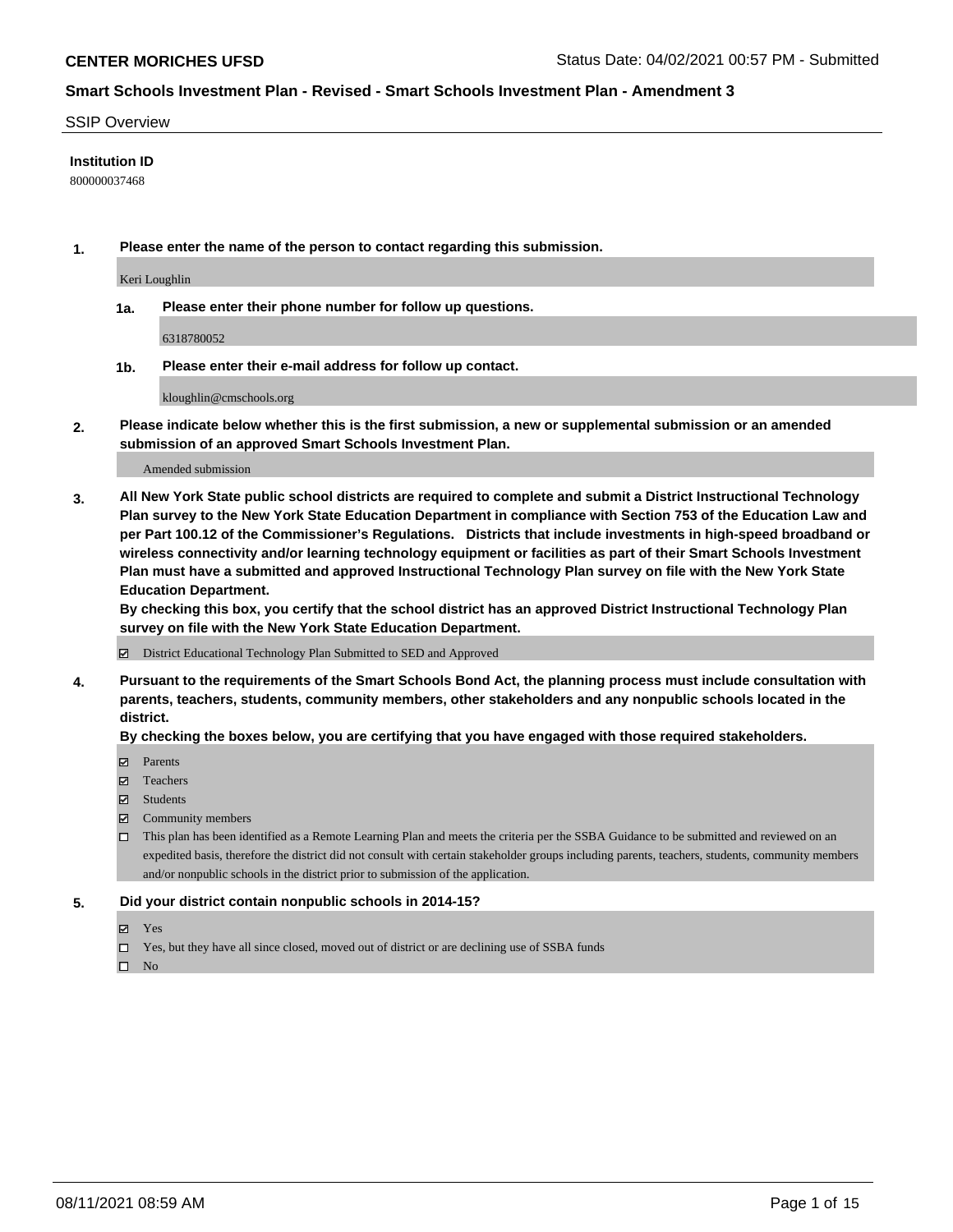## SSIP Overview

**6. Certify that the following required steps have taken place by checking the boxes below:**

- The district developed and the school board approved a preliminary Smart Schools Investment Plan.
- The preliminary plan was posted on the district website for at least 30 days. The district included an address to which any written comments on the plan should be sent.
- The school board conducted a hearing that enabled stakeholders to respond to the preliminary plan. This hearing may have occured as part of a normal Board meeting, but adequate notice of the event must have been provided through local media and the district website for at least two weeks prior to the meeting.
- The district prepared a final plan for school board approval and such plan has been approved by the school board.
- $\boxtimes$  The final proposed plan that has been submitted has been posted on the district's website.
- This Plan has been identified as a Remote Learning Plan and meets the criteria per the SSBA Guidance to be submitted and reviewed on an expedited basis, therefore this plan has not met certain stakeholder engagement requirements including, consulting with nonpublic schools in advance of plan submission, having the school board conduct a hearing on the plan and/or posting the plan to the district website for a minimum of 30 days. This district will post the Remote Learning Plan to the district's website upon submission of the application.
- **6a. Please upload the proposed Smart Schools Investment Plan (SSIP) that was posted on the district's website, along with any supporting materials. Note that this should be different than your recently submitted Educational Technology Survey. The Final SSIP, as approved by the School Board, should also be posted on the website and remain there during the course of the projects contained therein.**

Approved Smart Schools Improvement Plan.pdf Smart Schools Amendment.pdf

**6b. Enter the webpage address where the final Smart Schools Investment Plan is posted. The Plan should remain posted for the life of the included projects.**

http://www.cmschools.org/district/event/center-moriches-approves-smart-school-bond-act-plan/11021

**7. Please enter an estimate of the total number of students and staff that will benefit from this Smart Schools Investment Plan based on the cumulative projects submitted to date.**

1,525

**8. An LEA/School District may partner with one or more other LEA/School Districts to form a consortium to pool Smart Schools Bond Act funds for a project that meets all other Smart School Bond Act requirements. Each school district participating in the consortium will need to file an approved Smart Schools Investment Plan for the project and submit a signed Memorandum of Understanding that sets forth the details of the consortium including the roles of each respective district.**

 $\Box$  The district plans to participate in a consortium to partner with other school district(s) to implement a Smart Schools project.

**9. Please enter the name and 6-digit SED Code for each LEA/School District participating in the Consortium.**

| <b>Partner LEA/District</b> | <b>ISED BEDS Code</b> |
|-----------------------------|-----------------------|
| (No Response)               | (No Response)         |

**10. Please upload a signed Memorandum of Understanding with all of the participating Consortium partners.**

(No Response)

**11. Your district's Smart Schools Bond Act Allocation is:**

\$1,034,558

**12. Final 2014-15 BEDS Enrollment to calculate Nonpublic Sharing Requirement**

|            | <b>Public Enrollment</b> | Nonpublic Enrollment | Total Enrollment | l Nonpublic Percentage |
|------------|--------------------------|----------------------|------------------|------------------------|
| Enrollment | .630                     | 233                  | .863.00          | 12.51                  |

**13. This table compares each category budget total, as entered in that category's page, to the total expenditures listed**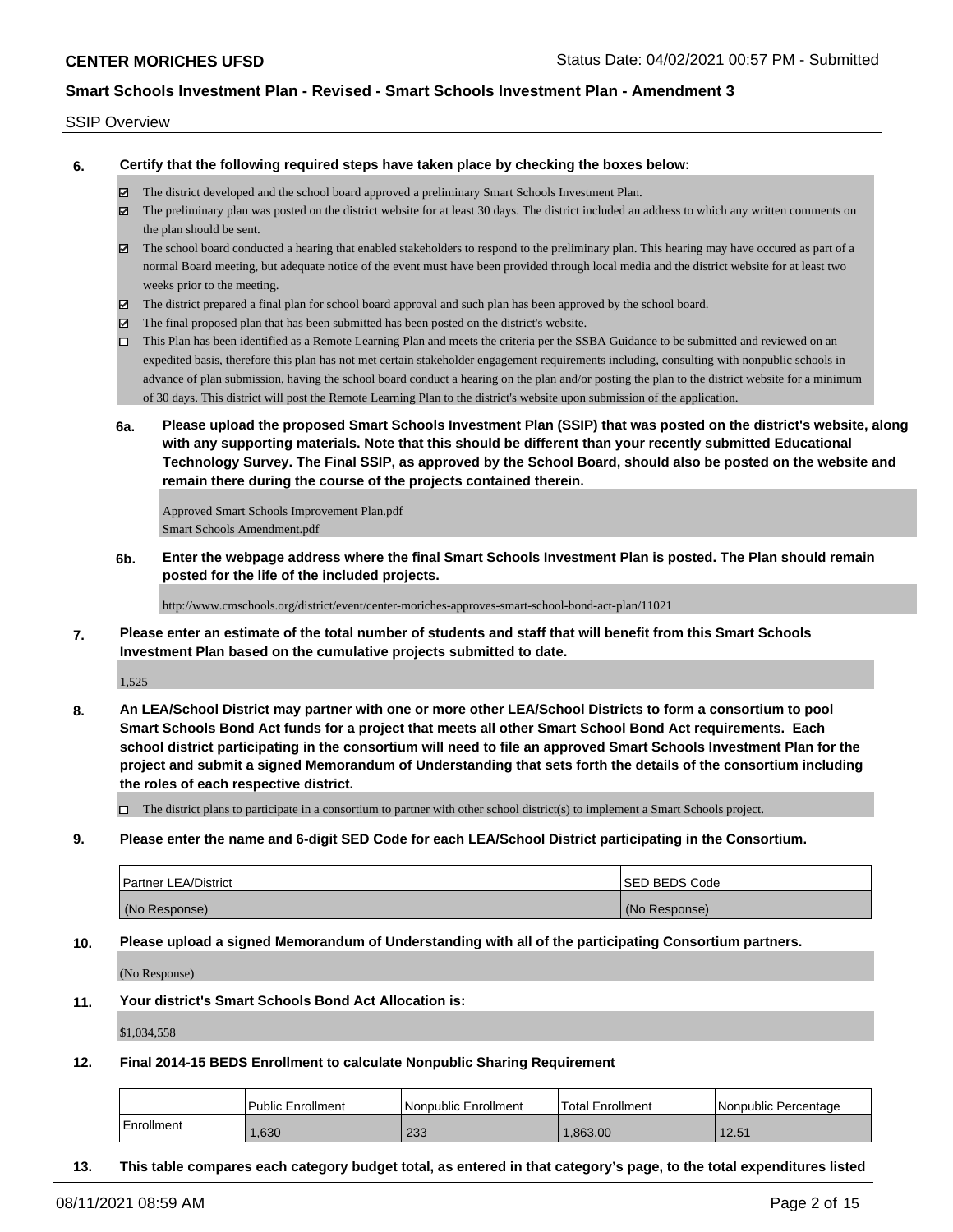SSIP Overview

## **in the category's expenditure table. Any discrepancies between the two must be resolved before submission.**

|                                                 | Sub-Allocations | <b>Expenditure Totals</b> | Difference |
|-------------------------------------------------|-----------------|---------------------------|------------|
| <b>School Connectivity</b>                      | 0.00            | 0.00                      | 0.00       |
| <b>Connectivity Projects for</b><br>Communities | 0.00            | 0.00                      | 0.00       |
| Classroom Technology                            | 3,831.20        | 3,831.20                  | 0.00       |
| Pre-Kindergarten Classrooms                     | 0.00            | 0.00                      | 0.00       |
| Replace Transportable<br>Classrooms             | 0.00            | 0.00                      | 0.00       |
| <b>High-Tech Security Features</b>              | 0.00            | 0.00                      | 0.00       |
| Nonpublic Loan                                  | 0.00            | 0.00                      | 0.00       |
| Totals:                                         | 3,831           | 3,831                     | 0          |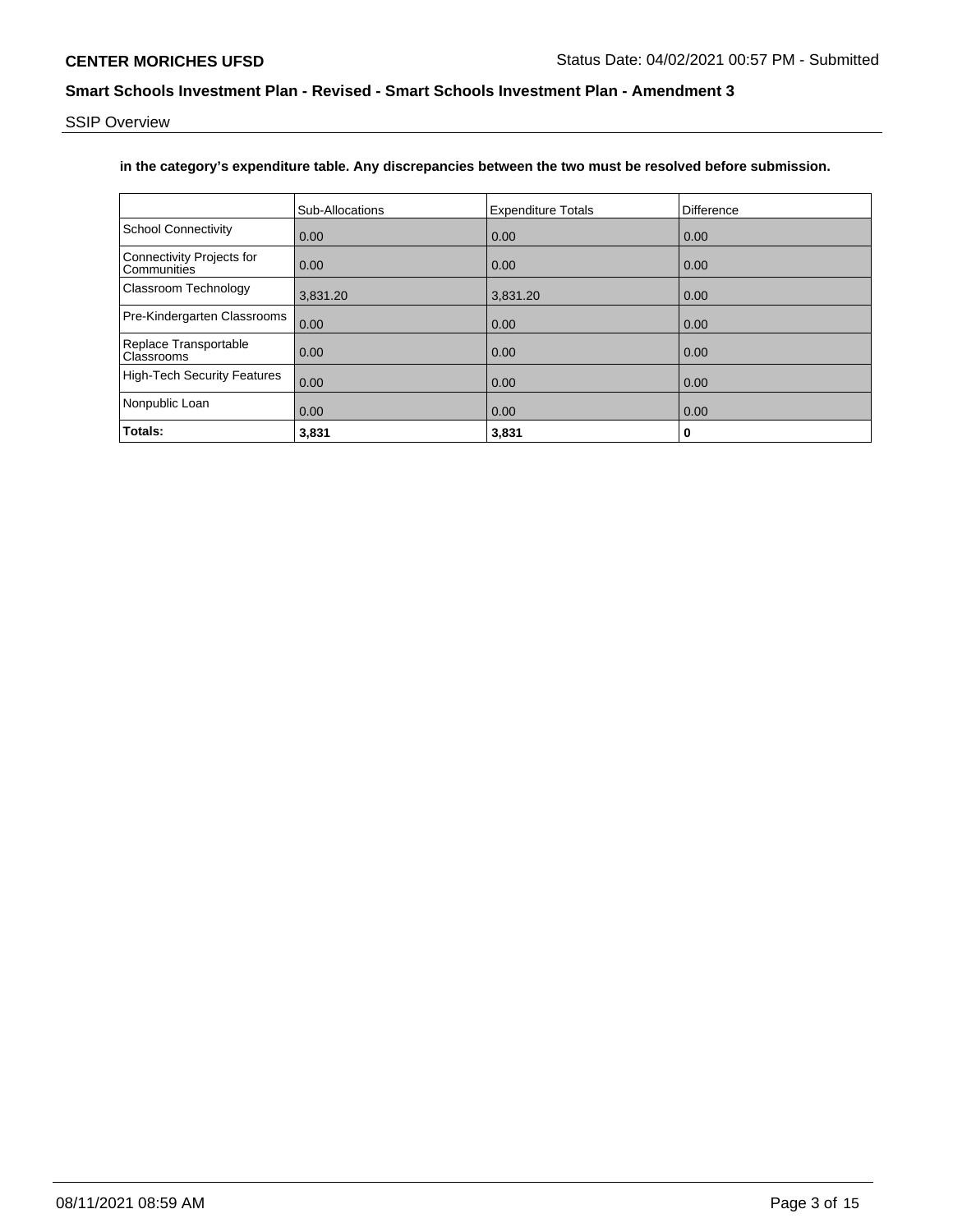School Connectivity

- **1. In order for students and faculty to receive the maximum benefit from the technology made available under the Smart Schools Bond Act, their school buildings must possess sufficient connectivity infrastructure to ensure that devices can be used during the school day. Smart Schools Investment Plans must demonstrate that:**
	- **• sufficient infrastructure that meets the Federal Communications Commission's 100 Mbps per 1,000 students standard currently exists in the buildings where new devices will be deployed, or**
	- **• is a planned use of a portion of Smart Schools Bond Act funds, or**
	- **• is under development through another funding source.**

**Smart Schools Bond Act funds used for technology infrastructure or classroom technology investments must increase the number of school buildings that meet or exceed the minimum speed standard of 100 Mbps per 1,000 students and staff within 12 months. This standard may be met on either a contracted 24/7 firm service or a "burstable" capability. If the standard is met under the burstable criteria, it must be:**

**1. Specifically codified in a service contract with a provider, and**

**2. Guaranteed to be available to all students and devices as needed, particularly during periods of high demand, such as computer-based testing (CBT) periods.**

**Please describe how your district already meets or is planning to meet this standard within 12 months of plan submission.**

(No Response)

**1a. If a district believes that it will be impossible to meet this standard within 12 months, it may apply for a waiver of this requirement, as described on the Smart Schools website. The waiver must be filed and approved by SED prior to submitting this survey.**

 $\Box$  By checking this box, you are certifying that the school district has an approved waiver of this requirement on file with the New York State Education Department.

**2. Connectivity Speed Calculator (Required). If the district currently meets the required speed, enter "Currently Met" in the last box: Expected Date When Required Speed Will be Met.**

|                  | l Number of     | Required Speed | Current Speed in | Expected Speed | Expected Date                           |
|------------------|-----------------|----------------|------------------|----------------|-----------------------------------------|
|                  | <b>Students</b> | In Mbps        | l Mbps           | to be Attained | When Required                           |
|                  |                 |                |                  |                | l Within 12 Months ISpeed Will be Met l |
| Calculated Speed | (No Response)   | 0.00           | (No Response)    | (No Response)  | (No Response)                           |

**3. Describe how you intend to use Smart Schools Bond Act funds for high-speed broadband and/or wireless connectivity projects in school buildings.**

(No Response)

**4. Describe the linkage between the district's District Instructional Technology Plan and how the proposed projects will improve teaching and learning. (There should be a link between your response to this question and your responses to Question 1 in Section IV - NYSED Initiatives Alignment: "Explain how the district use of instructional technology will serve as a part of a comprehensive and sustained effort to support rigorous academic standards attainment and performance improvement for students."** 

**Your answer should also align with your answers to the questions in Section II - Strategic Technology Planning and the associated Action Steps in Section III - Action Plan.)**

(No Response)

**5. If the district wishes to have students and staff access the Internet from wireless devices within the school building, or in close proximity to it, it must first ensure that it has a robust Wi-Fi network in place that has sufficient bandwidth to meet user demand.**

**Please describe how you have quantified this demand and how you plan to meet this demand.**

(No Response)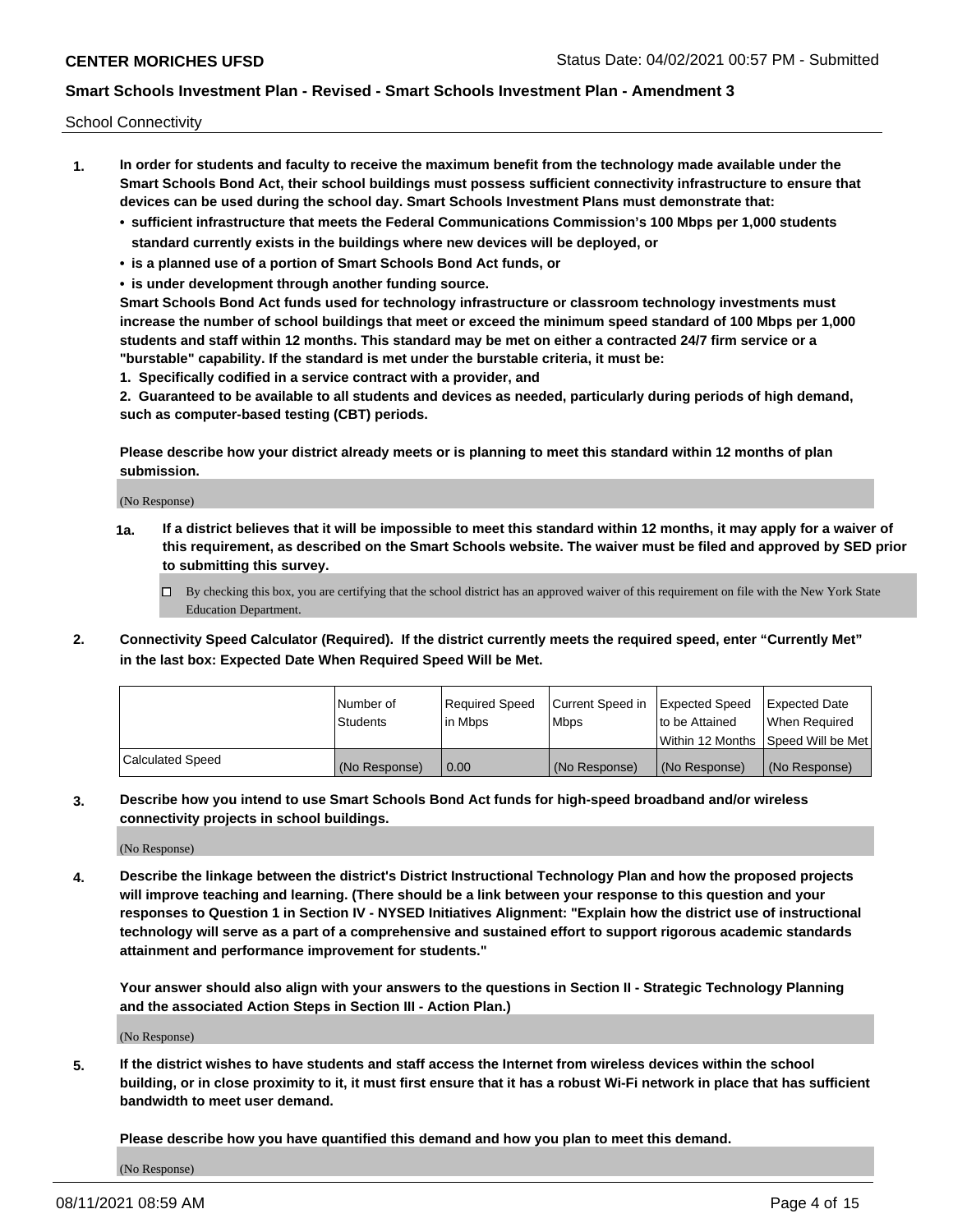School Connectivity

**6. Smart Schools plans with any expenditures in the School Connectivity category require a project number from the Office of Facilities Planning. Districts must submit an SSBA LOI and receive project numbers prior to submitting the SSIP. As indicated on the LOI, some projects may be eligible for a streamlined review and will not require a building permit.**

**Please indicate on a separate row each project number given to you by the Office of Facilities Planning.**

| Project Number |  |
|----------------|--|
| (No Response)  |  |

**7. Certain high-tech security and connectivity infrastructure projects may be eligible for an expedited review process as determined by the Office of Facilities Planning.**

## **Was your project deemed eligible for streamlined review?**

(No Response)

## **8. Include the name and license number of the architect or engineer of record.**

| Name          | License Number |
|---------------|----------------|
| (No Response) | (No Response)  |

## **9. Public Expenditures – Loanable (Counts toward the nonpublic loan calculation)**

| Select the allowable expenditure type.<br>Repeat to add another item under each type. | <b>PUBLIC</b> Items to be<br>l Purchased | Quantity           | Cost Per Item    | <b>Total Cost</b> |
|---------------------------------------------------------------------------------------|------------------------------------------|--------------------|------------------|-------------------|
| (No Response)                                                                         | (No Response)                            | l (No<br>Response) | (No<br>Response) | $\overline{0.00}$ |
|                                                                                       |                                          | O                  | 0.00             |                   |

## **10. Public Expenditures – Non-Loanable (Does not count toward nonpublic loan calculation)**

| Select the allowable expenditure<br>type.<br>Repeat to add another item under<br>each type. | <b>PUBLIC</b> Items to be purchased | Quantity      | Cost per Item | <b>Total Cost</b> |
|---------------------------------------------------------------------------------------------|-------------------------------------|---------------|---------------|-------------------|
| (No Response)                                                                               | (No Response)                       | (No Response) | (No Response) | 0.00              |
|                                                                                             |                                     |               | 0.00          |                   |

#### **11. Final 2014-15 BEDS Enrollment to calculate Nonpublic Sharing Requirement (no changes allowed.)**

|            | Public Enrollment | Nonpublic Enrollment | 'Total Enrollment | l Nonpublic Percentage |
|------------|-------------------|----------------------|-------------------|------------------------|
| Enrollment | .630              | റാറ<br>دد∠           | .863.00           | 12.51                  |

## **12. Total Public Budget - Loanable (Counts toward the nonpublic loan calculation)**

|                                                      | Public Allocations | <b>Estimated Nonpublic Loan</b><br>Amount | Estimated Total Sub-Allocations |
|------------------------------------------------------|--------------------|-------------------------------------------|---------------------------------|
| Network/Access Costs                                 | (No Response)      | 0.00                                      | 0.00                            |
| School Internal Connections and<br><b>Components</b> | (No Response)      | 0.00                                      | 0.00                            |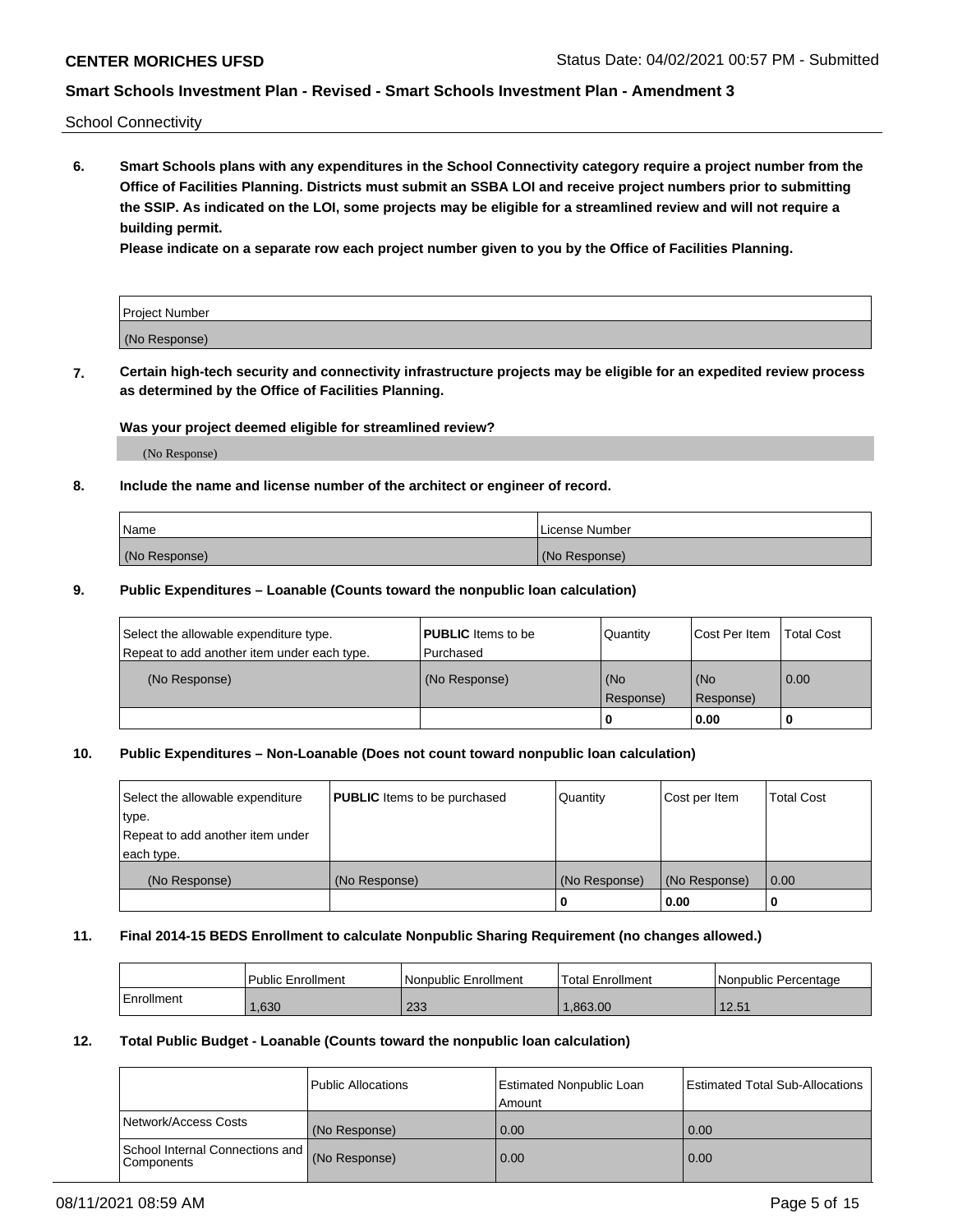School Connectivity

|         | <b>Public Allocations</b> | <b>Estimated Nonpublic Loan</b><br>Amount | <b>Estimated Total Sub-Allocations</b> |
|---------|---------------------------|-------------------------------------------|----------------------------------------|
| Other   | (No Response)             | 0.00                                      | 0.00                                   |
| Totals: | 0.00                      |                                           | O                                      |

# **13. Total Public Budget – Non-Loanable (Does not count toward the nonpublic loan calculation)**

|                                                   | Sub-<br>Allocation |
|---------------------------------------------------|--------------------|
| Network/Access Costs                              | (No Response)      |
| <b>Outside Plant Costs</b>                        | (No Response)      |
| <b>School Internal Connections and Components</b> | (No Response)      |
| Professional Services                             | (No Response)      |
| Testing                                           | (No Response)      |
| <b>Other Upfront Costs</b>                        | (No Response)      |
| <b>Other Costs</b>                                | (No Response)      |
| <b>Totals:</b>                                    | 0.00               |

# **14. School Connectivity Totals**

|                          | Total Sub-Allocations |
|--------------------------|-----------------------|
| Total Loanable Items     | 0.00                  |
| Total Non-Ioanable Items | $\overline{0.00}$     |
| Totals:                  |                       |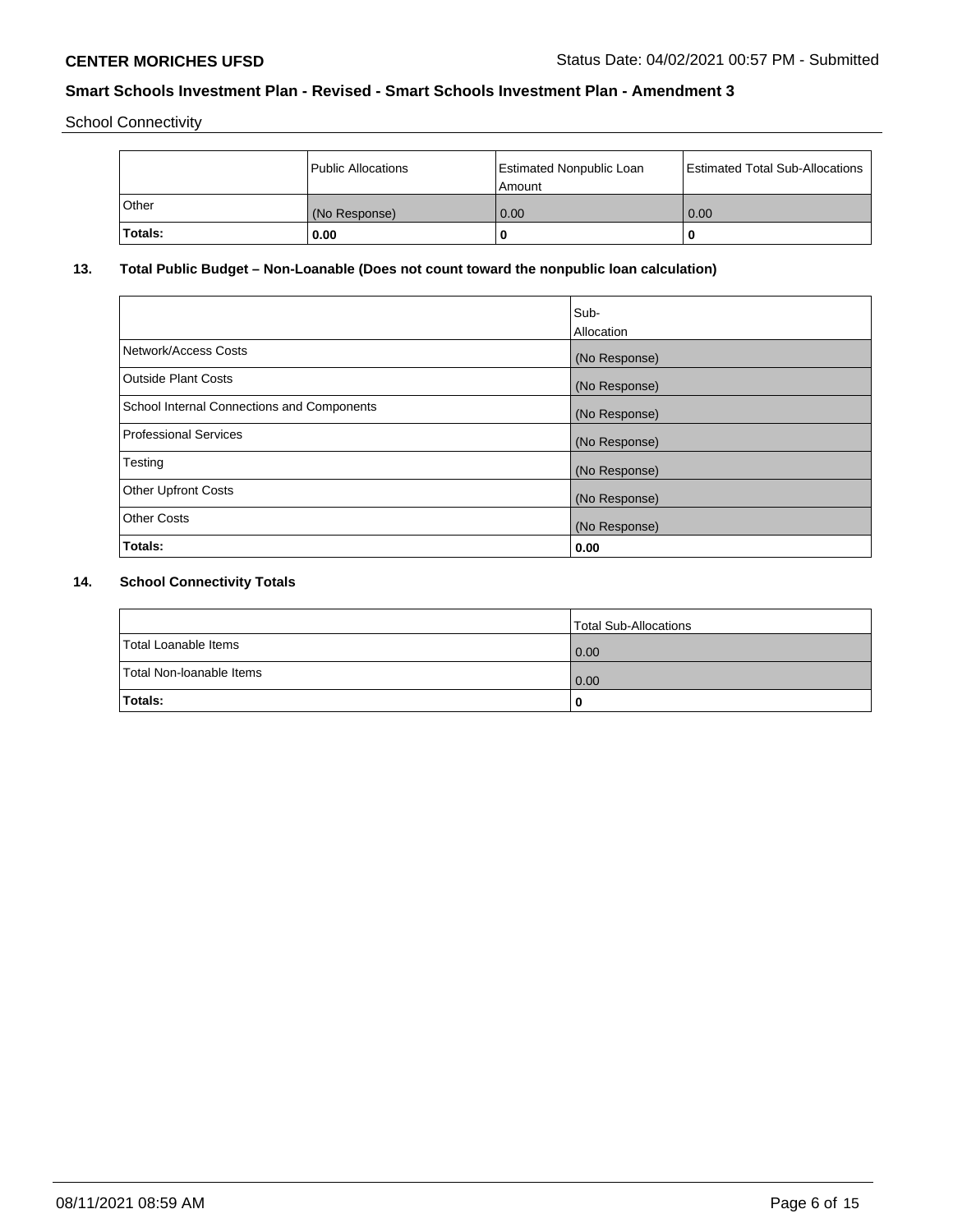Community Connectivity (Broadband and Wireless)

**1. Describe how you intend to use Smart Schools Bond Act funds for high-speed broadband and/or wireless connectivity projects in the community.**

(No Response)

**2. Please describe how the proposed project(s) will promote student achievement and increase student and/or staff access to the Internet in a manner that enhances student learning and/or instruction outside of the school day and/or school building.**

(No Response)

**3. Community connectivity projects must comply with all the necessary local building codes and regulations (building and related permits are not required prior to plan submission).**

 $\Box$  I certify that we will comply with all the necessary local building codes and regulations.

**4. Please describe the physical location of the proposed investment.**

(No Response)

**5. Please provide the initial list of partners participating in the Community Connectivity Broadband Project, along with their Federal Tax Identification (Employer Identification) number.**

| <b>Project Partners</b> | l Federal ID # |
|-------------------------|----------------|
| (No Response)           | (No Response)  |

**6. Please detail the type, quantity, per unit cost and total cost of the eligible items under each sub-category.**

| Select the allowable expenditure | Item to be purchased | Quantity      | Cost per Item | <b>Total Cost</b> |
|----------------------------------|----------------------|---------------|---------------|-------------------|
| type.                            |                      |               |               |                   |
| Repeat to add another item under |                      |               |               |                   |
| each type.                       |                      |               |               |                   |
| (No Response)                    | (No Response)        | (No Response) | (No Response) | 0.00              |
|                                  |                      | o             | 0.00          |                   |

**7. If you are submitting an allocation for Community Connectivity, complete this table.**

**Note that the calculated Total at the bottom of the table must equal the Total allocation for this category that you entered in the SSIP Overview overall budget.**

|                                    | Sub-Allocation |
|------------------------------------|----------------|
| Network/Access Costs               | (No Response)  |
| Outside Plant Costs                | (No Response)  |
| <b>Tower Costs</b>                 | (No Response)  |
| <b>Customer Premises Equipment</b> | (No Response)  |
| <b>Professional Services</b>       | (No Response)  |
| Testing                            | (No Response)  |
| <b>Other Upfront Costs</b>         | (No Response)  |
| <b>Other Costs</b>                 | (No Response)  |
| Totals:                            | 0.00           |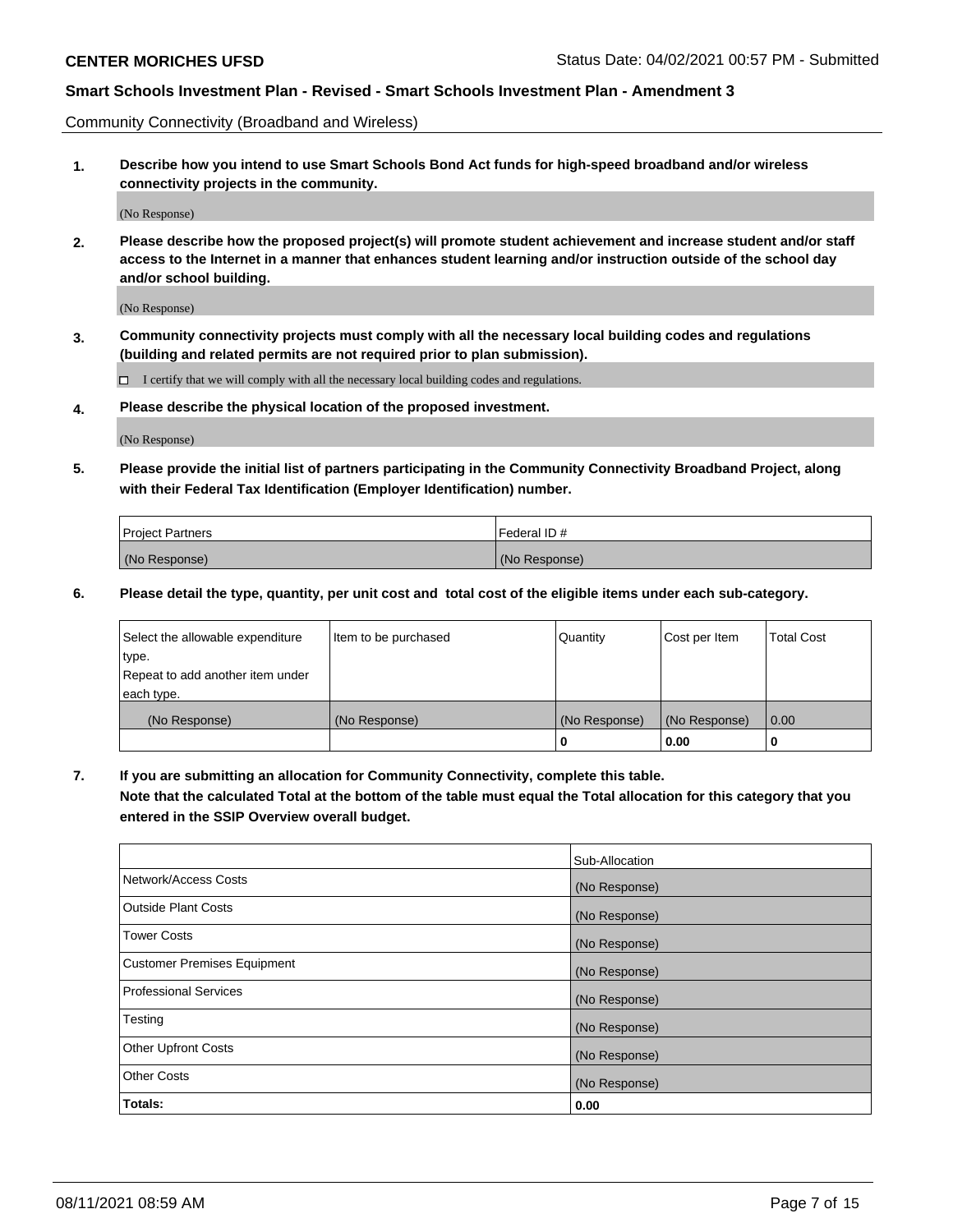## Classroom Learning Technology

**1. In order for students and faculty to receive the maximum benefit from the technology made available under the Smart Schools Bond Act, their school buildings must possess sufficient connectivity infrastructure to ensure that devices can be used during the school day. Smart Schools Investment Plans must demonstrate that sufficient infrastructure that meets the Federal Communications Commission's 100 Mbps per 1,000 students standard currently exists in the buildings where new devices will be deployed, or is a planned use of a portion of Smart Schools Bond Act funds, or is under development through another funding source. Smart Schools Bond Act funds used for technology infrastructure or classroom technology investments must increase the number of school buildings that meet or exceed the minimum speed standard of 100 Mbps per 1,000 students and staff within 12 months. This standard may be met on either a contracted 24/7 firm service or a "burstable" capability. If the standard is met under the burstable criteria, it must be:**

**1. Specifically codified in a service contract with a provider, and**

**2. Guaranteed to be available to all students and devices as needed, particularly during periods of high demand, such as computer-based testing (CBT) periods.**

**Please describe how your district already meets or is planning to meet this standard within 12 months of plan submission.**

(No Response)

- **1a. If a district believes that it will be impossible to meet this standard within 12 months, it may apply for a waiver of this requirement, as described on the Smart Schools website. The waiver must be filed and approved by SED prior to submitting this survey.**
	- By checking this box, you are certifying that the school district has an approved waiver of this requirement on file with the New York State Education Department.
- **2. Connectivity Speed Calculator (Required). If the district currently meets the required speed, enter "Currently Met" in the last box: Expected Date When Required Speed Will be Met.**

|                         | Number of     | Required Speed | Current Speed in | Expected Speed | <b>Expected Date</b>                 |
|-------------------------|---------------|----------------|------------------|----------------|--------------------------------------|
|                         | Students      | l in Mbps      | <b>Mbps</b>      | to be Attained | When Reauired                        |
|                         |               |                |                  |                | Within 12 Months 1Speed Will be Met1 |
| <b>Calculated Speed</b> | (No Response) | 0.00           | (No Response)    | (No Response)  | (No Response)                        |

**3. If the district wishes to have students and staff access the Internet from wireless devices within the school building, or in close proximity to it, it must first ensure that it has a robust Wi-Fi network in place that has sufficient bandwidth to meet user demand.**

**Please describe how you have quantified this demand and how you plan to meet this demand.**

(No Response)

**4. All New York State public school districts are required to complete and submit an Instructional Technology Plan survey to the New York State Education Department in compliance with Section 753 of the Education Law and per Part 100.12 of the Commissioner's Regulations.**

**Districts that include educational technology purchases as part of their Smart Schools Investment Plan must have a submitted and approved Instructional Technology Plan survey on file with the New York State Education Department.**

- By checking this box, you are certifying that the school district has an approved Instructional Technology Plan survey on file with the New York State Education Department.
- **5. Describe the devices you intend to purchase and their compatibility with existing or planned platforms or systems. Specifically address the adequacy of each facility's electrical, HVAC and other infrastructure necessary to install and support the operation of the planned technology.**

The district is in a continued need for chromebooks to fully implement the 1:1 initative district wide. With continued remote learning our goal is to have a device for all students to close the equity gap.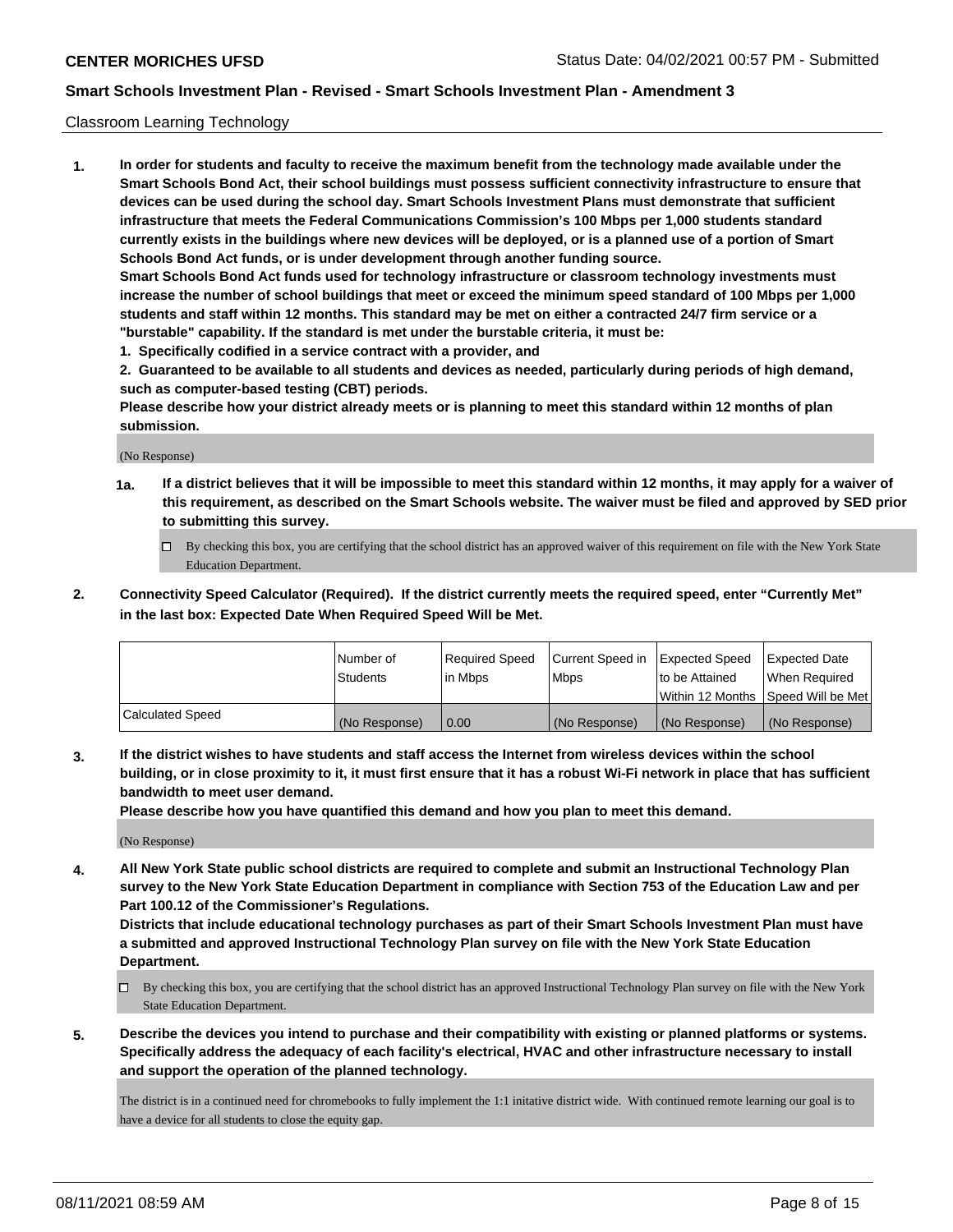## Classroom Learning Technology

- **6. Describe how the proposed technology purchases will:**
	- **> enhance differentiated instruction;**
	- **> expand student learning inside and outside the classroom;**
	- **> benefit students with disabilities and English language learners; and**
	- **> contribute to the reduction of other learning gaps that have been identified within the district.**

**The expectation is that districts will place a priority on addressing the needs of students who struggle to succeed in a rigorous curriculum. Responses in this section should specifically address this concern and align with the district's Instructional Technology Plan (in particular Question 2 of E. Curriculum and Instruction: "Does the district's instructional technology plan address the needs of students with disabilities to ensure equitable access to instruction, materials and assessments?" and Question 3 of the same section: "Does the district's instructional technology plan address the provision of assistive technology specifically for students with disabilities to ensure access to and participation in the general curriculum?")**

**In addition, describe how the district ensures equitable access to instruction, materials and assessments and participation in the general curriculum for both SWD and English Language Learners/Multilingual Learners (ELL/MLL) students.**

**Please note: If this plan has been identified as a Remote Learning Plan to be submitted and reviewed on an expedited basis, the district should explain how this plan will facilitate remote and hybrid learning, in lieu of responding to the question above.**

(No Response)

**7. Where appropriate, describe how the proposed technology purchases will enhance ongoing communication with parents and other stakeholders and help the district facilitate technology-based regional partnerships, including distance learning and other efforts.**

(No Response)

**8. Describe the district's plan to provide professional development to ensure that administrators, teachers and staff can employ the technology purchased to enhance instruction successfully.**

**Note: This response should be aligned and expanded upon in accordance with your district's response to Question 1 of F. Professional Development of your Instructional Technology Plan: "Please provide a summary of professional development offered to teachers and staff, for the time period covered by this plan, to support technology to enhance teaching and learning. Please include topics, audience and method of delivery within your summary."**

**Please note: If this plan has been identified as a Remote Learning Plan to be submitted and reviewed on an expedited basis, the district should provide a statement confirming that the district has provided or will provide professional development on these devices to its staff, in lieu of responding to the question above.**

(No Response)

- **9. Districts must contact one of the SUNY/CUNY teacher preparation programs listed on the document on the left side of the page that supplies the largest number of the district's new teachers to request advice on innovative uses and best practices at the intersection of pedagogy and educational technology.**
	- $\boxtimes$  By checking this box, you certify that you have contacted the SUNY/CUNY teacher preparation program that supplies the largest number of your new teachers to request advice on these issues.

#### **9a. Please enter the name of the SUNY or CUNY Institution that you contacted.**

SUNY Oswego

**9b. Enter the primary Institution phone number.**

585-217-7142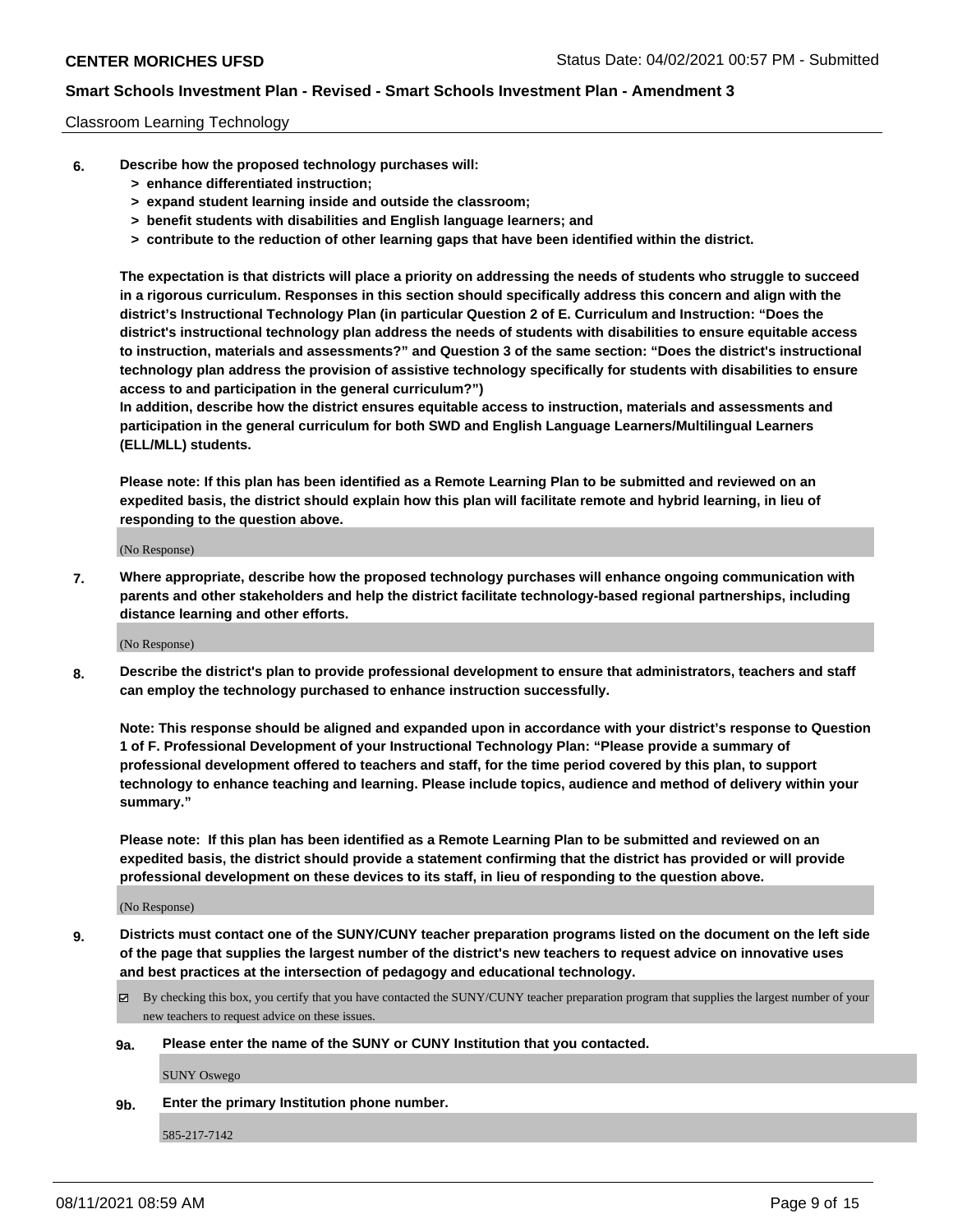Classroom Learning Technology

**9c. Enter the name of the contact person with whom you consulted and/or will be collaborating with on innovative uses of technology and best practices.**

Angela Perrotto

**10. To ensure the sustainability of technology purchases made with Smart Schools funds, districts must demonstrate a long-term plan to maintain and replace technology purchases supported by Smart Schools Bond Act funds. This sustainability plan shall demonstrate a district's capacity to support recurring costs of use that are ineligible for Smart Schools Bond Act funding such as device maintenance, technical support, Internet and wireless fees, maintenance of hotspots, staff professional development, building maintenance and the replacement of incidental items. Further, such a sustainability plan shall include a long-term plan for the replacement of purchased devices and equipment at the end of their useful life with other funding sources.**

By checking this box, you certify that the district has a sustainability plan as described above.

**11. Districts must ensure that devices purchased with Smart Schools Bond funds will be distributed, prepared for use, maintained and supported appropriately. Districts must maintain detailed device inventories in accordance with generally accepted accounting principles.**

By checking this box, you certify that the district has a distribution and inventory management plan and system in place.

**12. Please detail the type, quantity, per unit cost and total cost of the eligible items under each sub-category.**

| Chromebooks | 8 |   | 3,831.20<br>3,831 |
|-------------|---|---|-------------------|
|             |   | 8 | 478.90<br>478.90  |

## **13. Final 2014-15 BEDS Enrollment to calculate Nonpublic Sharing Requirement (no changes allowed.)**

|              | l Public Enrollment | Nonpublic Enrollment | <b>Total Enrollment</b> | <i>Nonpublic</i><br>l Percentage |
|--------------|---------------------|----------------------|-------------------------|----------------------------------|
| l Enrollment | 1.630               | 233                  | 1.863.00                | 12.51                            |

#### **14. If you are submitting an allocation for Classroom Learning Technology complete this table.**

|                          | Public School Sub-Allocation | <b>Estimated Nonpublic Loan</b><br>Amount | Estimated Total Public and<br>Nonpublic Sub-Allocation |
|--------------------------|------------------------------|-------------------------------------------|--------------------------------------------------------|
|                          |                              | (Based on Percentage Above)               |                                                        |
| Interactive Whiteboards  | (No Response)                | 0.00                                      | 0.00                                                   |
| <b>Computer Servers</b>  | (No Response)                | 0.00                                      | 0.00                                                   |
| <b>Desktop Computers</b> | (No Response)                | 0.00                                      | 0.00                                                   |
| <b>Laptop Computers</b>  | 3,831.20                     | 0.00                                      | 3,831.20                                               |
| <b>Tablet Computers</b>  | (No Response)                | 0.00                                      | 0.00                                                   |
| <b>Other Costs</b>       | (No Response)                | 0.00                                      | 0.00                                                   |
| Totals:                  | 3,831.20                     | 0                                         | 3,831                                                  |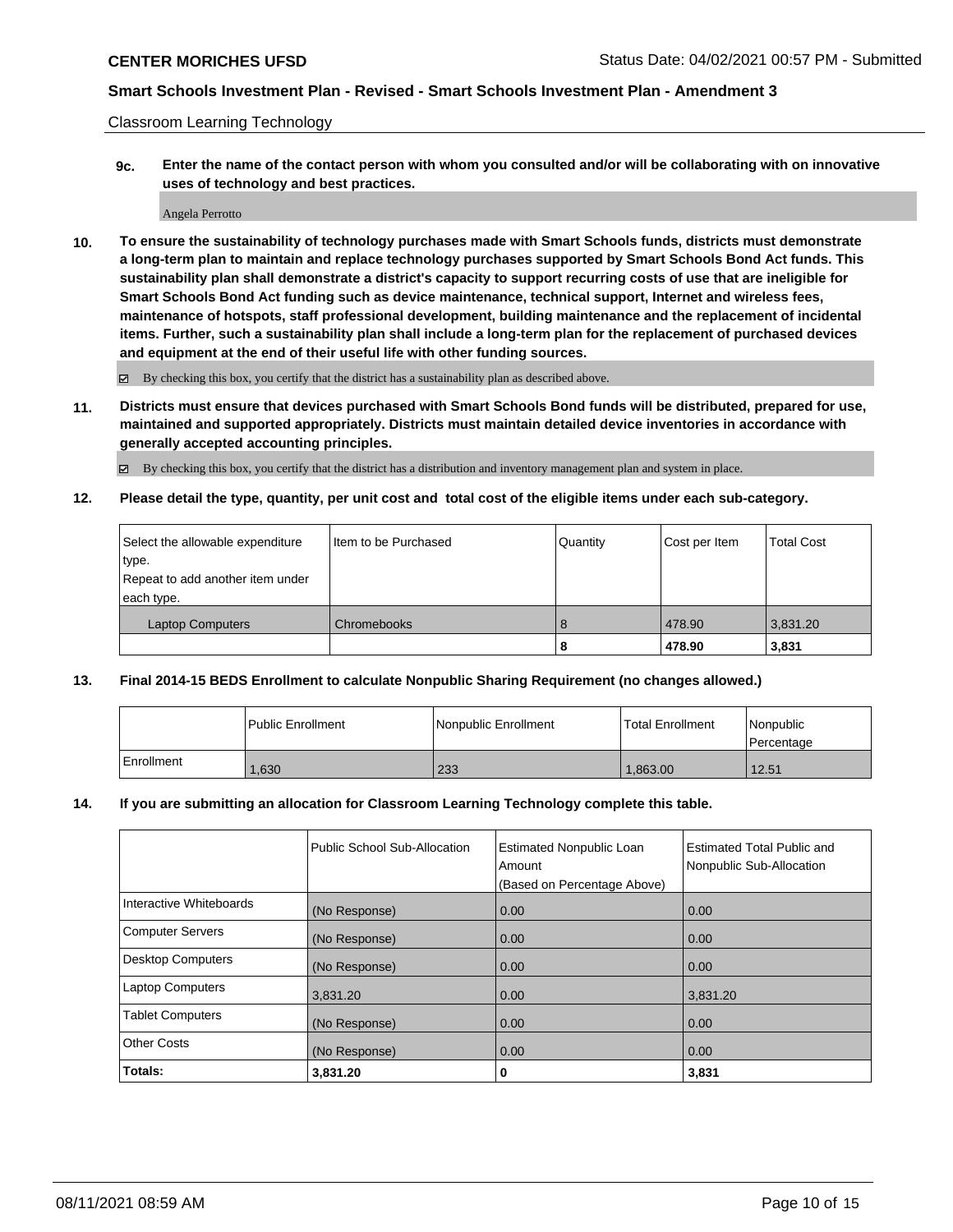#### Pre-Kindergarten Classrooms

**1. Provide information regarding how and where the district is currently serving pre-kindergarten students and justify the need for additional space with enrollment projections over 3 years.**

(No Response)

- **2. Describe the district's plan to construct, enhance or modernize education facilities to accommodate prekindergarten programs. Such plans must include:**
	- **Specific descriptions of what the district intends to do to each space;**
	- **An affirmation that new pre-kindergarten classrooms will contain a minimum of 900 square feet per classroom;**
	- **The number of classrooms involved;**
	- **The approximate construction costs per classroom; and**
	- **Confirmation that the space is district-owned or has a long-term lease that exceeds the probable useful life of the improvements.**

(No Response)

**3. Smart Schools Bond Act funds may only be used for capital construction costs. Describe the type and amount of additional funds that will be required to support ineligible ongoing costs (e.g. instruction, supplies) associated with any additional pre-kindergarten classrooms that the district plans to add.**

(No Response)

**4. All plans and specifications for the erection, repair, enlargement or remodeling of school buildings in any public school district in the State must be reviewed and approved by the Commissioner. Districts that plan capital projects using their Smart Schools Bond Act funds will undergo a Preliminary Review Process by the Office of Facilities Planning.**

**Please indicate on a separate row each project number given to you by the Office of Facilities Planning.**

| Project Number |  |
|----------------|--|
| (No Response)  |  |
|                |  |

**5. Please detail the type, quantity, per unit cost and total cost of the eligible items under each sub-category.**

| Select the allowable expenditure | Item to be purchased | Quantity      | Cost per Item | <b>Total Cost</b> |
|----------------------------------|----------------------|---------------|---------------|-------------------|
| type.                            |                      |               |               |                   |
| Repeat to add another item under |                      |               |               |                   |
| each type.                       |                      |               |               |                   |
| (No Response)                    | (No Response)        | (No Response) | (No Response) | 0.00              |
|                                  |                      | U             | 0.00          |                   |

**6. If you have made an allocation for Pre-Kindergarten Classrooms, complete this table. Note that the calculated Total at the bottom of the table must equal the Total allocation for this category that you entered in the SSIP Overview overall budget.**

|                                          | Sub-Allocation |
|------------------------------------------|----------------|
| Construct Pre-K Classrooms               | (No Response)  |
| Enhance/Modernize Educational Facilities | (No Response)  |
| <b>Other Costs</b>                       | (No Response)  |
| Totals:                                  | 0.00           |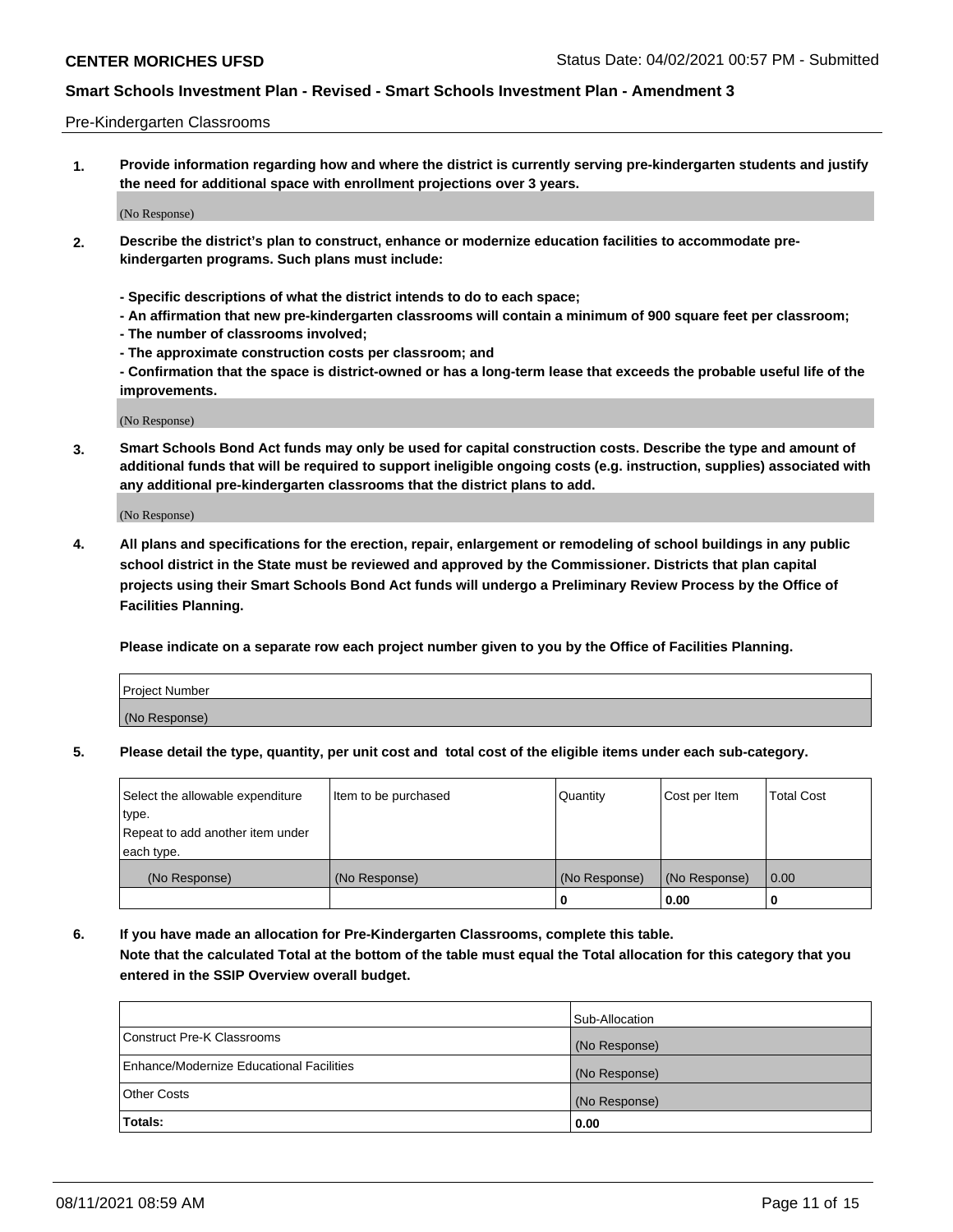Replace Transportable Classrooms

**1. Describe the district's plan to construct, enhance or modernize education facilities to provide high-quality instructional space by replacing transportable classrooms.**

(No Response)

**2. All plans and specifications for the erection, repair, enlargement or remodeling of school buildings in any public school district in the State must be reviewed and approved by the Commissioner. Districts that plan capital projects using their Smart Schools Bond Act funds will undergo a Preliminary Review Process by the Office of Facilities Planning.**

**Please indicate on a separate row each project number given to you by the Office of Facilities Planning.**

| Project Number |  |
|----------------|--|
|                |  |
|                |  |
|                |  |
|                |  |
| (No Response)  |  |
|                |  |
|                |  |
|                |  |

**3. For large projects that seek to blend Smart Schools Bond Act dollars with other funds, please note that Smart Schools Bond Act funds can be allocated on a pro rata basis depending on the number of new classrooms built that directly replace transportable classroom units.**

**If a district seeks to blend Smart Schools Bond Act dollars with other funds describe below what other funds are being used and what portion of the money will be Smart Schools Bond Act funds.**

(No Response)

**4. Please detail the type, quantity, per unit cost and total cost of the eligible items under each sub-category.**

| Select the allowable expenditure | Item to be purchased | Quantity      | Cost per Item | Total Cost |
|----------------------------------|----------------------|---------------|---------------|------------|
| ∣type.                           |                      |               |               |            |
| Repeat to add another item under |                      |               |               |            |
| each type.                       |                      |               |               |            |
| (No Response)                    | (No Response)        | (No Response) | (No Response) | 0.00       |
|                                  |                      | u             | 0.00          |            |

**5. If you have made an allocation for Replace Transportable Classrooms, complete this table. Note that the calculated Total at the bottom of the table must equal the Total allocation for this category that you entered in the SSIP Overview overall budget.**

|                                                | Sub-Allocation |
|------------------------------------------------|----------------|
| Construct New Instructional Space              | (No Response)  |
| Enhance/Modernize Existing Instructional Space | (No Response)  |
| <b>Other Costs</b>                             | (No Response)  |
| Totals:                                        | 0.00           |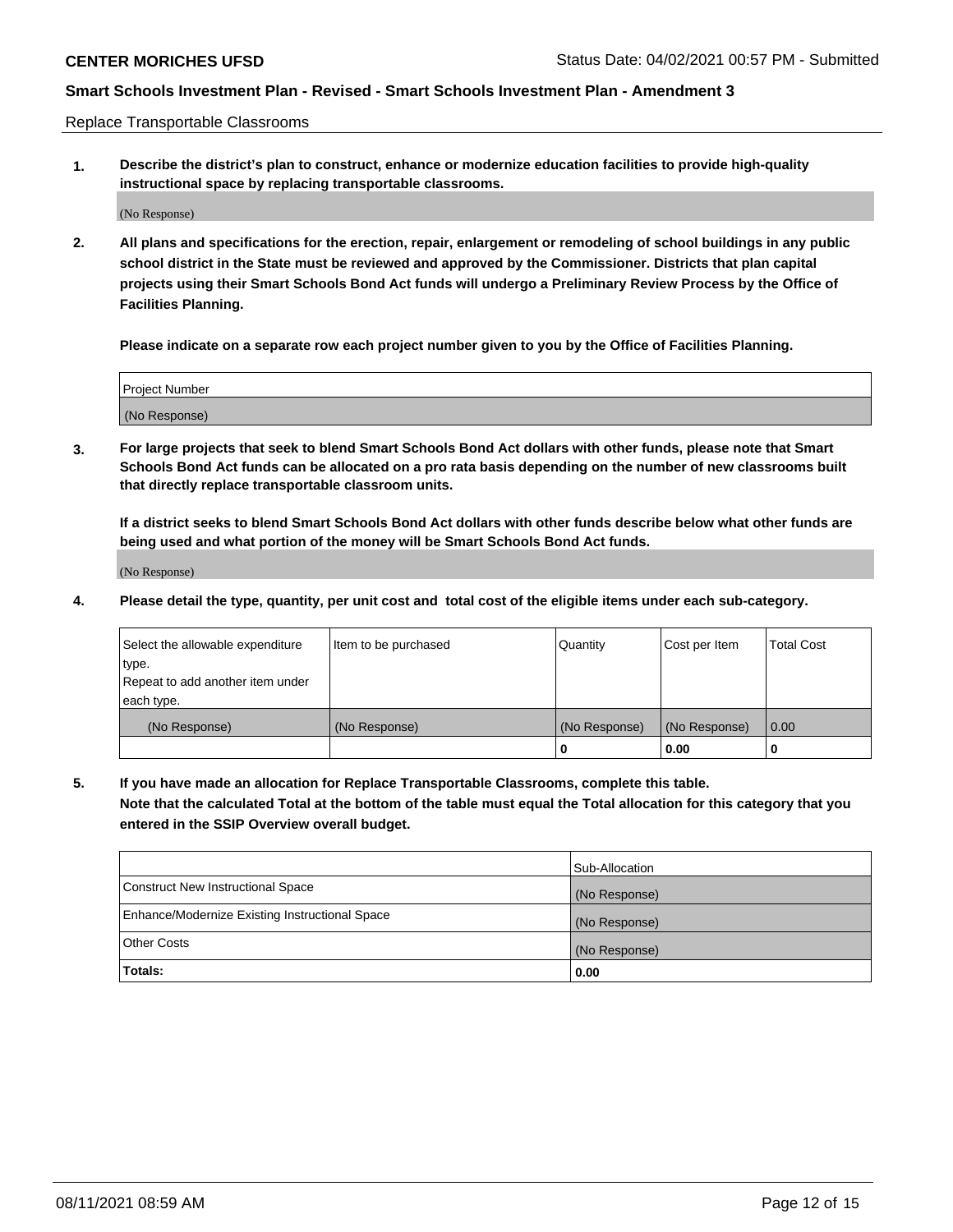High-Tech Security Features

**1. Describe how you intend to use Smart Schools Bond Act funds to install high-tech security features in school buildings and on school campuses.**

(No Response)

**2. All plans and specifications for the erection, repair, enlargement or remodeling of school buildings in any public school district in the State must be reviewed and approved by the Commissioner. Smart Schools plans with any expenditures in the High-Tech Security category require a project number from the Office of Facilities Planning. Districts must submit an SSBA LOI and receive project numbers prior to submitting the SSIP. As indicated on the LOI, some projects may be eligible for a streamlined review and will not require a building permit. Please indicate on a separate row each project number given to you by the Office of Facilities Planning.**

| <b>Project Number</b> |  |
|-----------------------|--|
|                       |  |
| (No Response)         |  |

- **3. Was your project deemed eligible for streamlined Review?**
	- Yes
	- $\hfill \Box$  No
- **4. Include the name and license number of the architect or engineer of record.**

| <b>Name</b>   | License Number |
|---------------|----------------|
| (No Response) | (No Response)  |

**5. Please detail the type, quantity, per unit cost and total cost of the eligible items under each sub-category.**

| Select the allowable expenditure | Item to be purchased | Quantity      | Cost per Item | <b>Total Cost</b> |
|----------------------------------|----------------------|---------------|---------------|-------------------|
| type.                            |                      |               |               |                   |
| Repeat to add another item under |                      |               |               |                   |
| each type.                       |                      |               |               |                   |
| (No Response)                    | (No Response)        | (No Response) | (No Response) | 0.00              |
|                                  |                      | 0             | 0.00          |                   |

**6. If you have made an allocation for High-Tech Security Features, complete this table.**

**Enter each Sub-category Public Allocation based on the the expenditures listed in Table #5.**

|                                                      | Sub-Allocation |
|------------------------------------------------------|----------------|
| Capital-Intensive Security Project (Standard Review) | (No Response)  |
| <b>Electronic Security System</b>                    | (No Response)  |
| <b>Entry Control System</b>                          | (No Response)  |
| Approved Door Hardening Project                      | (No Response)  |
| <b>Other Costs</b>                                   | (No Response)  |
| Totals:                                              | 0.00           |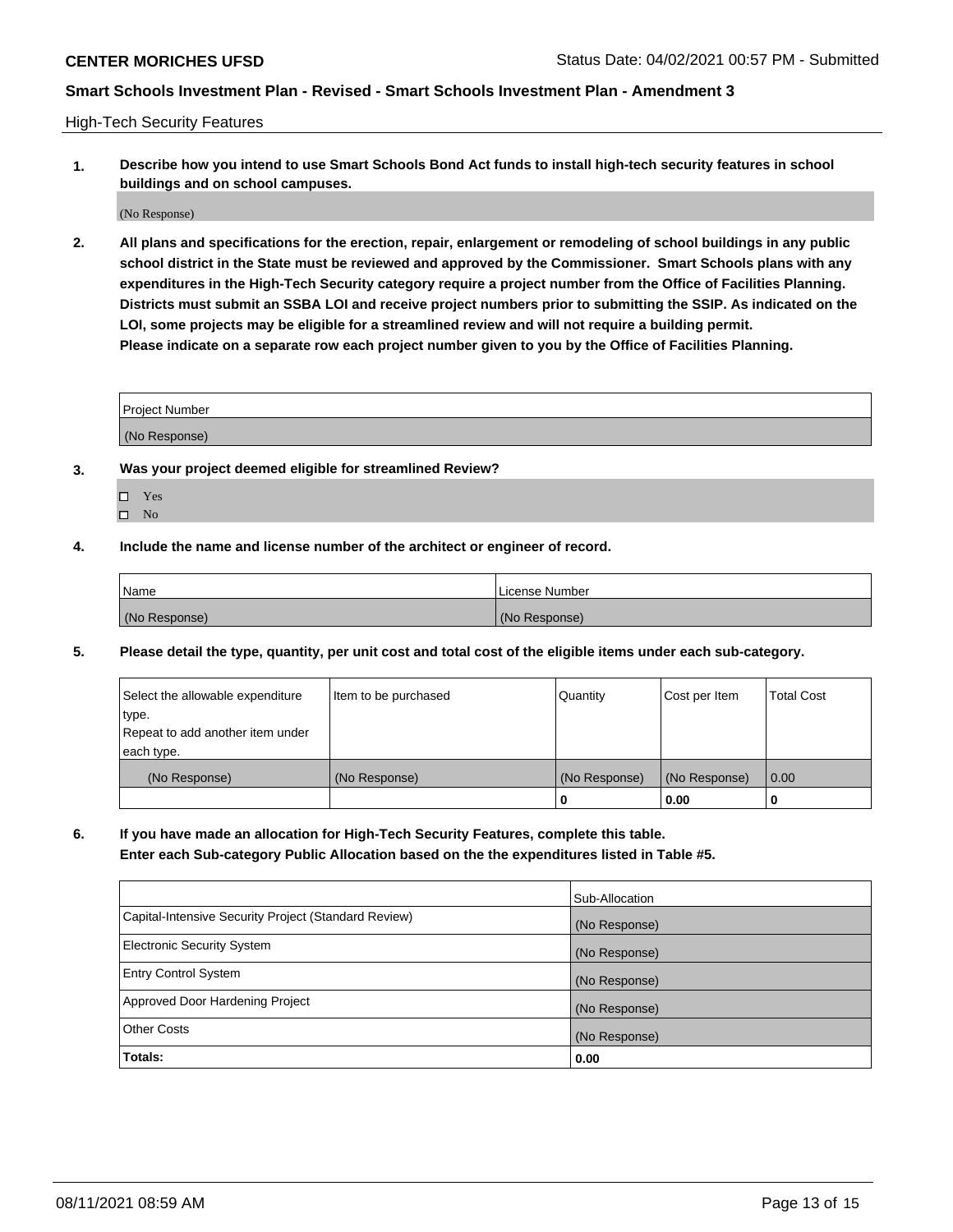Non-Public Schools

**1. Describe your plan to utilize SSBA funds to purchase devices and loan to the nonpublic schools within your district. Please specify what devices have been requested by the nonpublic schools. If the nonpublic schools have not finalized requests, the district should provide the date nonpublic schools will submit the request by.**

**Please note: If this plan has been identified as a Remote Learning Plan to be submitted and reviewed on an expedited basis, the district should state that they will reach out to the nonpublic schools upon submission of the application, in lieu of responding to the question above.**

(No Response)

**2. A final Smart Schools Investment Plan cannot be approved until school authorities have adopted regulations specifying the date by which requests from nonpublic schools for the purchase and loan of Smart Schools Bond Act classroom technology must be received by the district.**

By checking this box, you certify that you have such a plan and associated regulations in place that have been made public.

**2a. Please enter the date each year nonpublic schools must request loanable items from the school district. This date cannot be earlier than June 1 of the previous school year.**

(No Response)

## **3. Final 2014-15 BEDS Enrollment to calculate Nonpublic Sharing Requirement (no changes allowed.)**

|              | <b>Public Enrollment</b> | <b>Nonpublic Enrollment</b> | Total Enrollment | Nonpublic Percentage |
|--------------|--------------------------|-----------------------------|------------------|----------------------|
| l Enrollment | .630                     | 233                         | .863.00          | 12.51                |

#### **4. Nonpublic Loan Calculator**

|                                                          | 'Loanable      | Loanable   | Additional       | Estimated | Previously | l Cumulative | Final Per  | <b>Final Total</b> |
|----------------------------------------------------------|----------------|------------|------------------|-----------|------------|--------------|------------|--------------------|
|                                                          | School         | Classroom  | Nonpublic        | Per Pupil | Approved   | Per Pupil    | Pupil Loan | Loan               |
|                                                          | l Connectivity | Fechnology | Loan             | Amount -  | Per Pupil  | l Loan       | Amount -   | Amount -           |
|                                                          |                |            | (Optional)       | This Plan | Amount(s)  | Amount       | This Plan  | This Plan          |
| Required Nonpublic 0.00<br>Loan                          |                | 3.831.20   |                  | 2.35      | 250.00     | 250.00       | 0.00       | 0.00               |
| Final Adjusted Loan  <br>- (If additional loan<br>funds) | 0.00           | 3.831.20   | (No<br>Response) | 2.35      | 250.00     | 250.00       | 0.00       | 0.00               |

## **5. Nonpublic Share**

|                                          | Final Per Pupil Amount | l Final Nonpublic Loan Amount |
|------------------------------------------|------------------------|-------------------------------|
| Pending and Previously<br>Approved Plans | 250.00                 | 58,250.00                     |
| <b>This Plan</b>                         | 0.00                   | 0.00                          |
| Total                                    | 250.00                 | 58,250.00                     |

## **6. Distribution of Nonpublic Loan Amount by School**

| Nonpublic School Name | 2018-19 K-12 Enrollment | Special Ed School? If Yes, not eligible |
|-----------------------|-------------------------|-----------------------------------------|
| (No Response)         | (No Response)           | (No Response)                           |

**7. Please detail the type, quantity and per unit cost of the eligible items under each sub-category.**